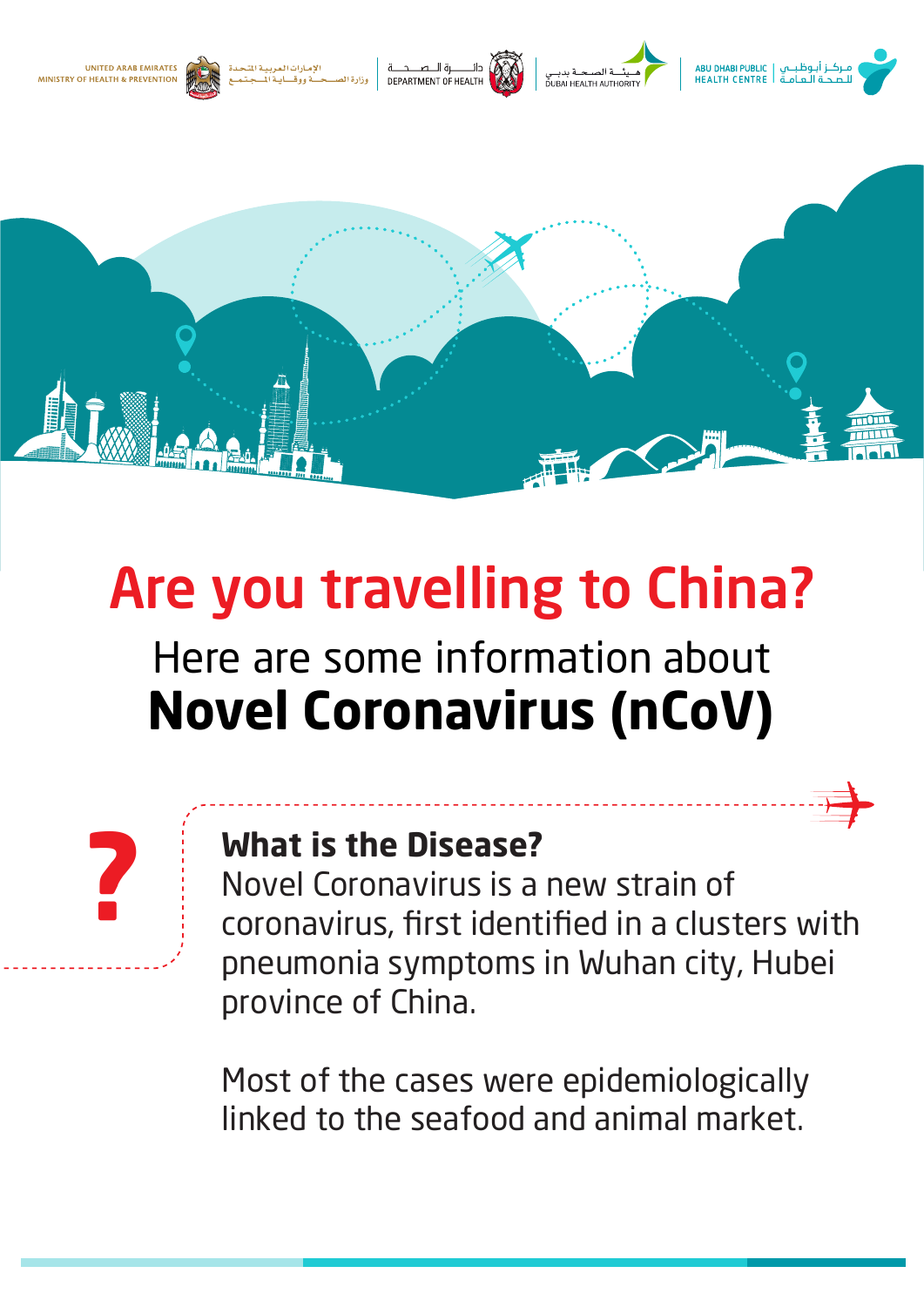UNITED ARAR EMIRATES **ISTRY OF HEALTH & PREVENTION** 







# **How is the virus transmitted ?**

It's likely that the novel coronavirus originated in an animal species, and then spread to humans.

Person to person spread of the novel corona virus is reported, but it is not yet understood how easily this happens.

Other human coronavirus strains are spread from person to person through contaminated droplets from a person who is sick with the illness (through coughing or sneezing) or contaminated hands.



### **Is there a vaccine against the novel coronvirus?**

Currently there are no available vaccine that protect against novel coronavirus.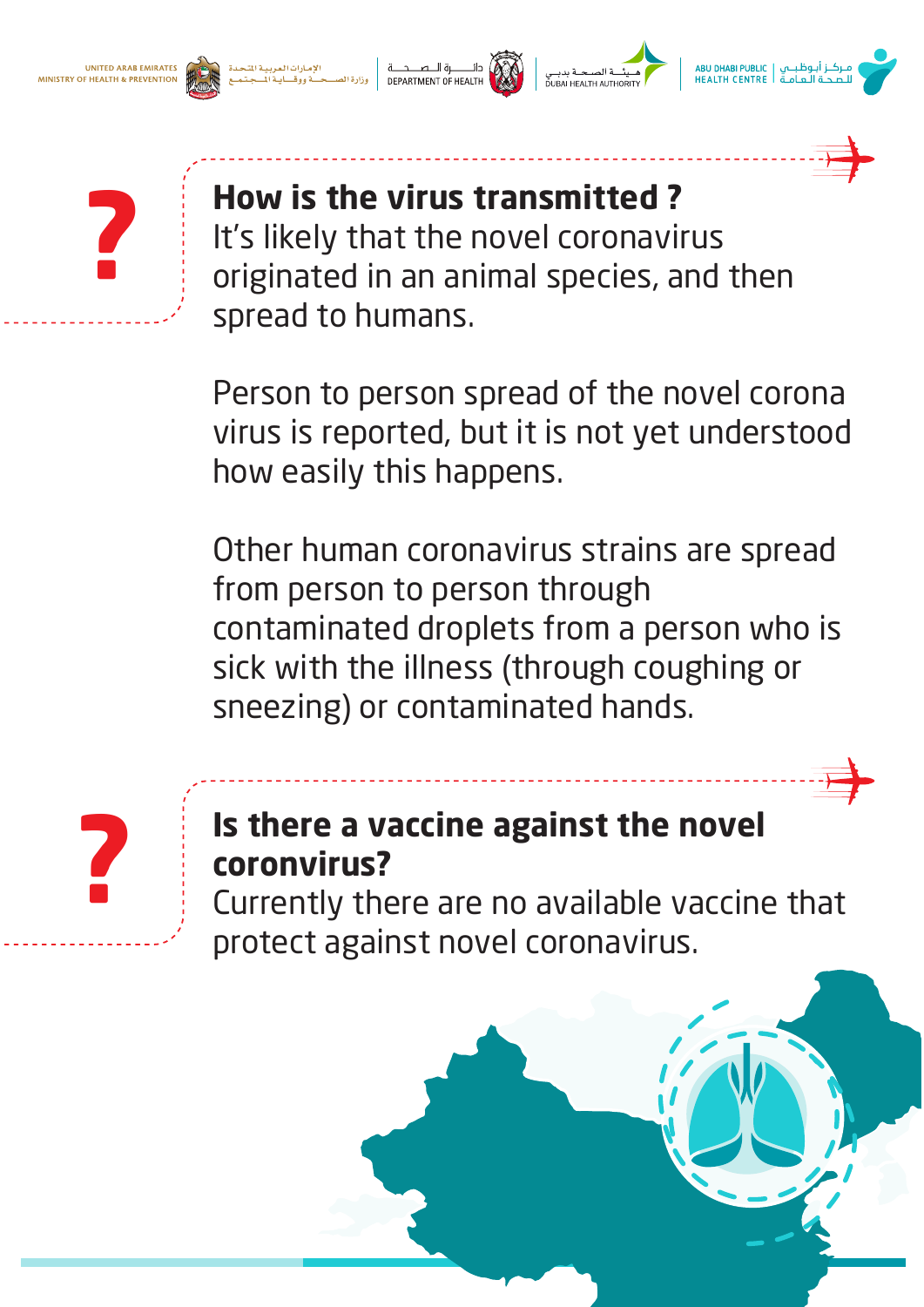









**؟**





#### **Is there any treatment for Novel coronavirus?**

There is no specific treatment. It is mainly supportive treatment that aims at reducing symptoms.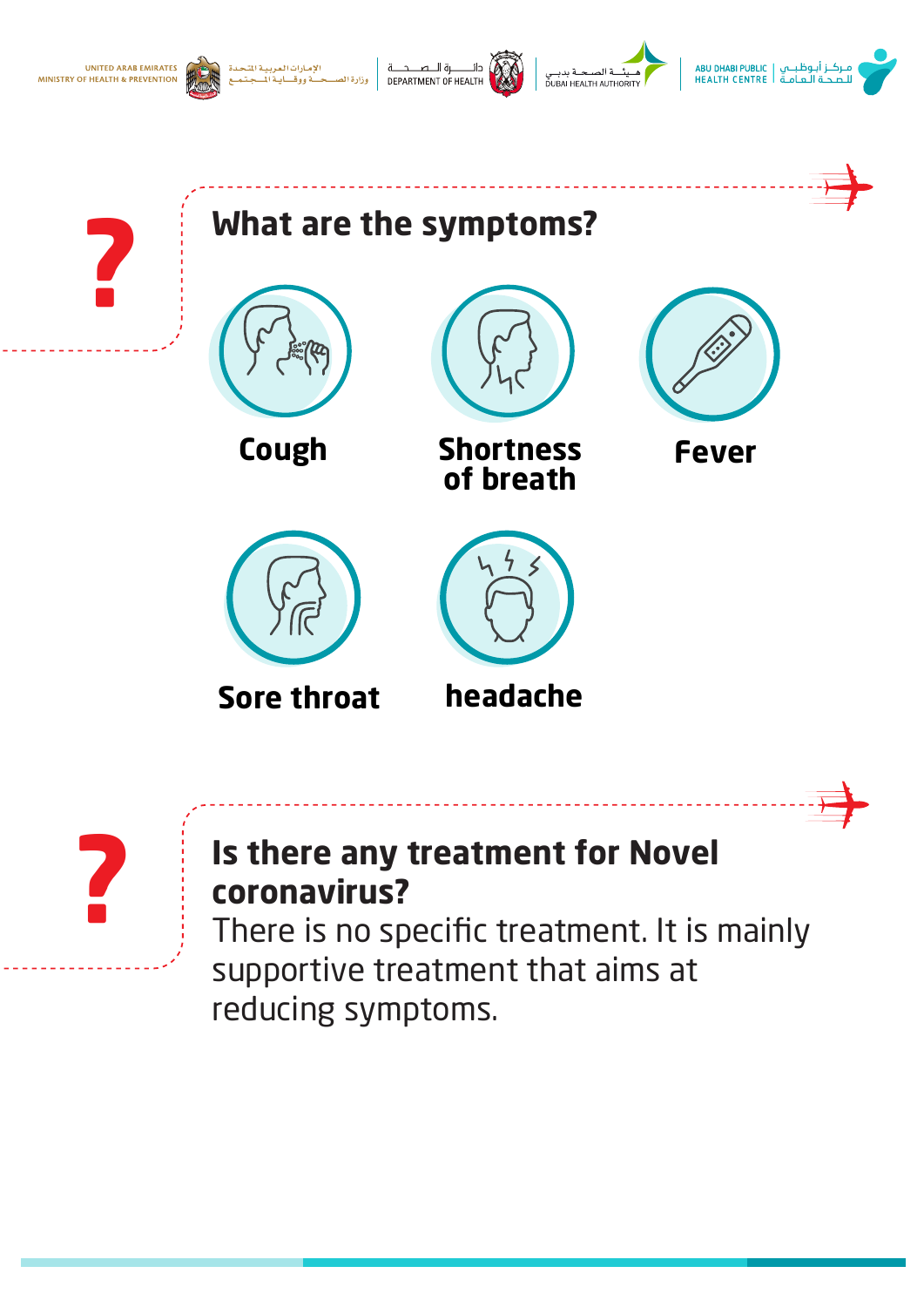





#### **What should symptomatic travelers coming from china do?**

If you traveled to china and feel sick with fever, cough, or difficulty breathing, you should:

- Seek medical care right away. Before you go to a doctor's office or emergency room, call ahead and tell them about your recent travel and your symptoms.
- Avoid contact with others.
- Not travel while sick.
- Cover your mouth and nose with a tissue or your sleeve (not your hands) when coughing or sneezing.
- Wash hands often with soap and water for at least 20 seconds. Use an alcohol-based hand sanitizer if soap and water are not available.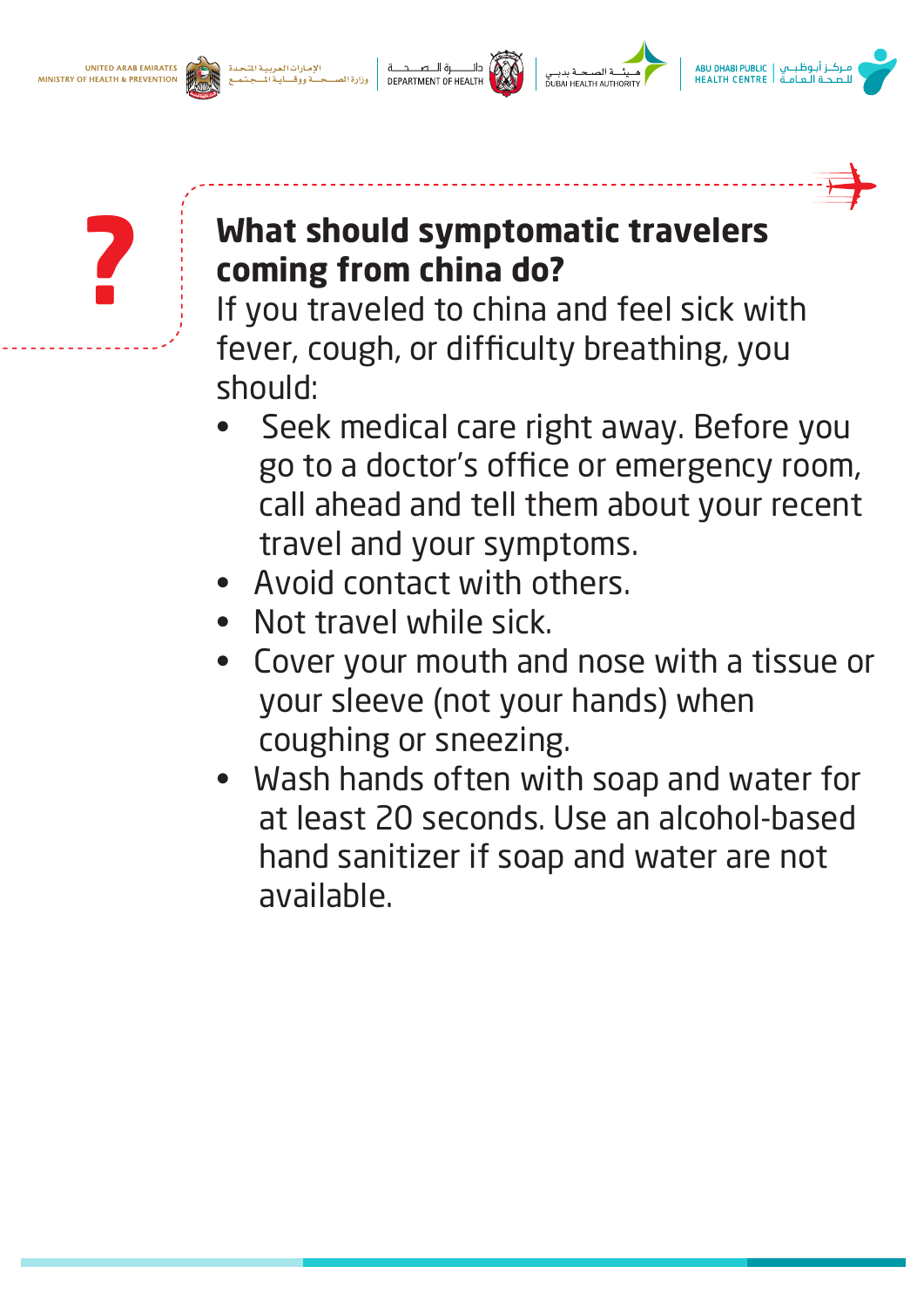**UNITED ARAB EMIRATES** MINISTRY OF HEALTH & PREVENTION



مـركــز أبـوظـبــي | ABU DHABI PUBLIC<br>للـصــحـة الـعـامـة HEALTH CENTRE



**? What information sources are reliable ?**<br>We recommend that you receive the correct information from government health agencies and do not circulate information about diseases in general. In the event that any medical support or inquiry is required, please contact:

- "Estijaba" service at the operation center – Department of Health at **8001717**
- Ministry of Health & Prevention at **80011111**
- Dubai Health Authority at  **800342**